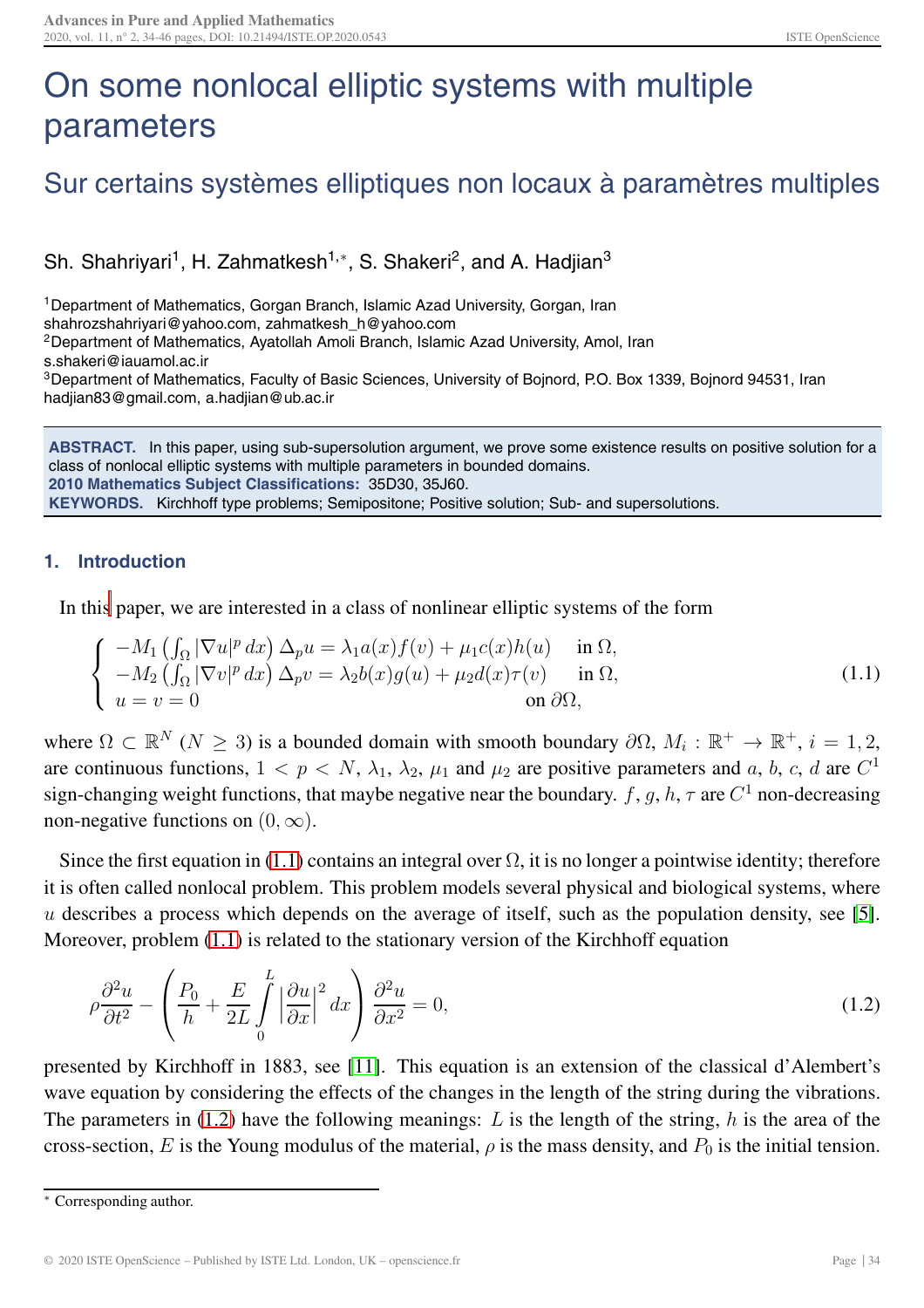In recent years, problems involving Kirchhoff type operators have been studied in many papers, we refer to [\[3,](#page-12-2) [4,](#page-12-3) [6,](#page-12-4) [7,](#page-12-5) [12,](#page-12-6) [14,](#page-12-7) [15\]](#page-12-8), in which the authors have used different methods to get the existence of solutions for [\(1.2\)](#page-0-2). In the papers [\[13,](#page-12-9) [16\]](#page-12-10), Zhang and Perera studied the existence of nontrivial solutions and sign-changing solutions for [\(1.1\)](#page-0-1).

In this paper, we are interested in finding positive solutions for system [\(1.1\)](#page-0-1) via sub-supersolution method. Our paper is motivated by the recent results in [\[1,](#page-11-0) [2,](#page-12-11) [3,](#page-12-2) [4,](#page-12-3) [10\]](#page-12-12). In the paper [\[4\]](#page-12-3), the authors studied the existence of a positive solution for the nonlocal problem of the form

<span id="page-1-0"></span>
$$
\begin{cases}\n-M\left(\int_{\Omega}|\nabla u|^{2} dx\right) \Delta u = |u|^{p-1}u + \lambda f(x) & \text{in } \Omega, \\
u = 0 & \text{on } \partial\Omega,\n\end{cases}
$$
\n(1.3)

where  $\Omega$  is a smooth bounded domain in  $\mathbb{R}^N$ ,  $N > 3$  and  $p > 1$ , i.e. the nonlinear term is superlinear at infinity, f is a sign-changing function. Using the sub-supersolution method combining a comparison principle introduced in [\[3\]](#page-12-2), the authors established the existence of a positive solution for [\(1.3\)](#page-1-0) when the parameter  $\lambda > 0$  is small enough. It was also prove in [\[4\]](#page-12-3) that problem [\(1.3\)](#page-1-0) has no positive when  $\lambda$ large enough. In [\[2\]](#page-12-11) Afrouzi *et al.* investigated the existence and nonexistence of positive solution to the following elliptic system:

$$
\begin{cases}\n-M_1 \left( \int_{\Omega} |\nabla u|^2 dx \right) \Delta_u = \lambda f(v) & \text{in } \Omega, \\
-M_2 \left( \int_{\Omega} |\nabla v|^2 dx \right) \Delta_v = \lambda g(u) & \text{in } \Omega, \\
u = v = 0 & \text{on } \partial \Omega.\n\end{cases}
$$
\n(1.4)

In the present paper, we consider system  $(1.1)$  in the case when the nonlinearities are sublinear at infinity. We are inspired by the ideas in the interesting paper [\[10\]](#page-12-12), in which the authors considered [\(1.1\)](#page-0-1) in the case  $M_1(t) = M_2(t) \equiv 1$ . Here we focus on further extending the study in [\[2\]](#page-12-11) to the system [\(1.1\)](#page-0-1) which features multiple parameters, weight functions and stronger coupling. More precisely, under suitable conditions on f, g, h,  $\tau$  we shall show that system [\(1.1\)](#page-0-1) has a positive solution for  $\lambda_i$ ,  $\mu_i$ ,  $i = 1, 2$ sufficiently large.

<span id="page-1-2"></span>**Proposition 1.1.** Assume that  $M : \mathbb{R}^+ \to \mathbb{R}^+$  is a continuous and increasing function satisfying

$$
M(t) \ge m_0 \quad \text{for all } t \in \mathbb{R}^+, \tag{1.5}
$$

*where*  $m_0$  *is a positive constant. Assume that*  $u$ ,  $v$  *are two non-negative functions such that* 

$$
\begin{cases}\n-M\left(\int_{\Omega}|\nabla u|^p\,dx\right)\Delta_p u \ge -M\left(\int_{\Omega}|\nabla v|^p\,dx\right)\Delta_p v & \text{in }\Omega, \\
u=v=0 & \text{on }\partial\Omega.\n\end{cases}
$$
\n(1.6)

*Then*  $u > v$  *a.e.* in  $\Omega$ *.* 

*Proof.* Our proof is based on the arguments presented in [\[8,](#page-12-13) [9\]](#page-12-14). Define the functional  $\Phi: W_0^{1,p}(\Omega) \to \mathbb{R}$ by the formula

<span id="page-1-1"></span>
$$
\Phi(u) := \frac{1}{p} \widehat{M} \left( \int_{\Omega} |\nabla u|^p \, dx \right), \qquad u \in W_0^{1,p}(\Omega).
$$

It is obvious that the functional  $\Phi$  is a continuously Gâteaux differentiable whose Gâteaux derivative at the point  $u \in W_0^{1,p}(\Omega)$  is the functional  $\Phi' \in W_0^{-1,p}(\Omega)$ , given by

$$
\Phi'(u)(\varphi) = M\left(\int_{\Omega} |\nabla u|^p dx\right) \int_{\Omega} |\nabla u|^{p-2} \nabla u \cdot \nabla \varphi dx, \qquad \varphi \in W_0^{1,p}(\Omega).
$$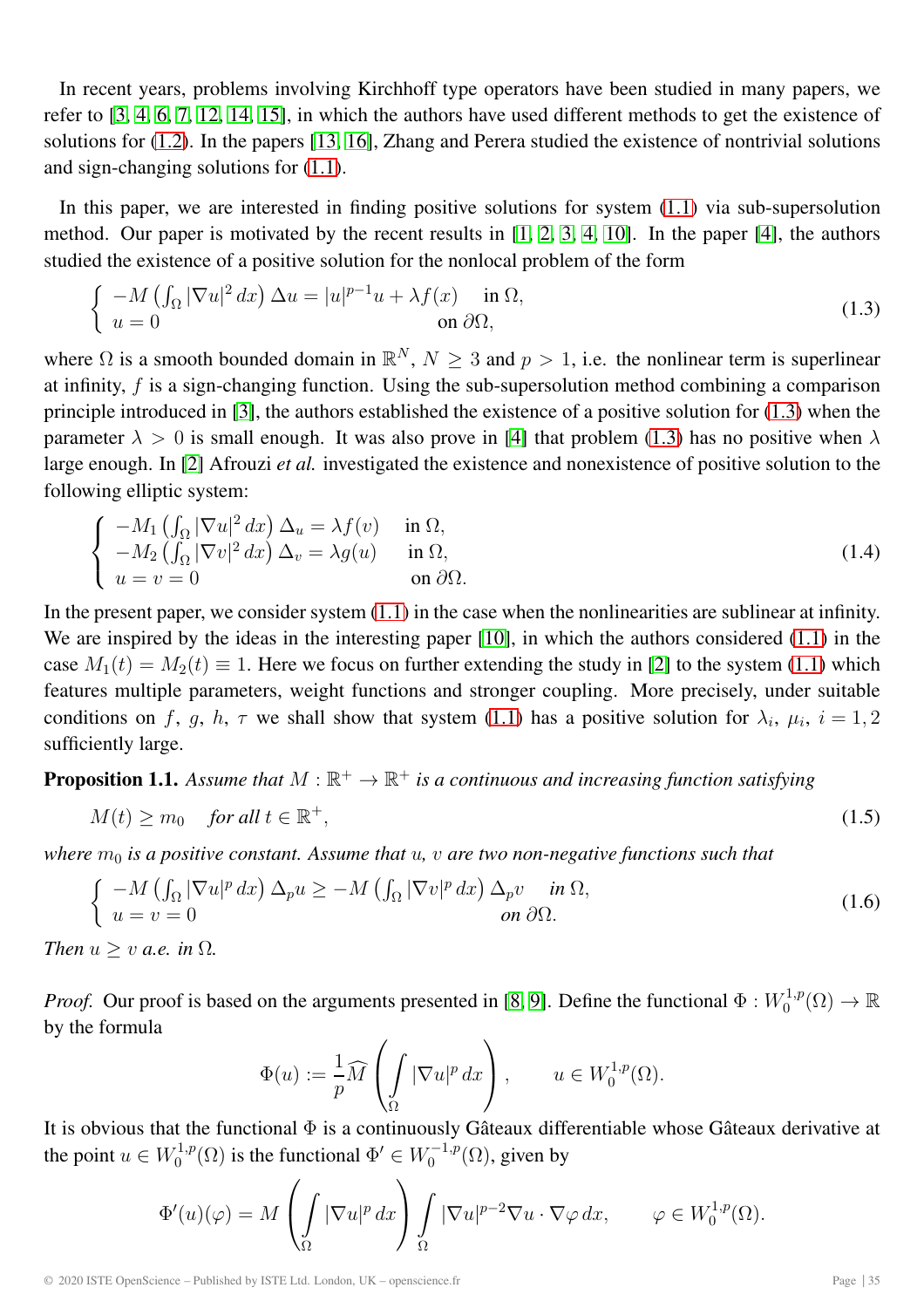It is obvious that  $\Phi'$  is continuous and bounded since the function M is continuous. We will show that  $\Phi'$  is strictly monotone in  $W_0^{1,p}(\Omega)$ . Indeed, for any  $u, v \in W_0^{1,p}(\Omega)$ ,  $u \neq v$ , without loss of generality, we may assume that

<span id="page-2-1"></span><span id="page-2-0"></span>
$$
\int_{\Omega} |\nabla u|^p dx \ge \int_{\Omega} |\nabla v|^p dx
$$

(otherwise, changing the role of  $u$  and  $v$  in the following proof). Therefore, we have

$$
M\left(\int_{\Omega} |\nabla u|^p dx\right) \ge M\left(\int_{\Omega} |\nabla v|^p dx\right),\tag{1.7}
$$

since  $M(t)$  is a monotone function. Using Cauchy's inequality, we have

$$
\nabla u \cdot \nabla v \le |\nabla u| |\nabla v| \le \frac{1}{2} (|\nabla u|^2 + |\nabla v|^2). \tag{1.8}
$$

Using [\(1.8\)](#page-2-0) we get

$$
\int_{\Omega} |\nabla u|^p dx - \int_{\Omega} |\nabla u|^{p-2} \nabla u \cdot \nabla v dx \ge \frac{1}{2} \int_{\Omega} |\nabla u|^{p-2} (|\nabla u|^2 - |\nabla v|^2) dx,\tag{1.9}
$$

and

<span id="page-2-2"></span>
$$
\int_{\Omega} |\nabla v|^p dx - \int_{\Omega} |\nabla v|^{p-2} \nabla v \cdot \nabla u dx \ge \frac{1}{2} \int_{\Omega} |\nabla v|^{p-2} (|\nabla v|^2 - |\nabla u|^2) dx.
$$
\n(1.10)

If  $|\nabla u| \ge |\nabla v|$ , using [\(1.7\)](#page-2-1)-[\(1.10\)](#page-2-2) we have

<span id="page-2-3"></span>
$$
I_1 := \Phi'(u)(u) - \Phi'(u)(v) - \Phi'(v)(u) + \Phi'(v)(v)
$$
  
\n
$$
= M \left( \int_{\Omega} |\nabla u|^p dx \right) \left( \int_{\Omega} |\nabla u|^p dx - \int_{\Omega} |\nabla u|^{p-2} \nabla u \cdot \nabla v dx \right)
$$
  
\n
$$
- M \left( \int_{\Omega} |\nabla v|^p dx \right) \left( \int_{\Omega} |\nabla v|^{p-2} \nabla v \cdot \nabla u dx - \int_{\Omega} |\nabla v|^p dx \right)
$$
  
\n
$$
\geq \frac{1}{2} M \left( \int_{\Omega} |\nabla u|^p dx \right) \int_{\Omega} |\nabla u|^{p-2} (|\nabla u|^2 - |\nabla v|^2) dx
$$
  
\n
$$
- \frac{1}{2} M \left( \int_{\Omega} |\nabla v|^p dx \right) \int_{\Omega} |\nabla u|^{p-2} (|\nabla u|^2 - |\nabla v|^2) dx
$$
  
\n
$$
= \frac{1}{2} M \left( \int_{\Omega} |\nabla v|^p dx \right) \int_{\Omega} (|\nabla u|^{p-2} - |\nabla v|^{p-2}) (|\nabla u|^2 - |\nabla v|^2) dx
$$
  
\n
$$
\geq \frac{M_0}{2} \int_{\Omega} (|\nabla u|^{p-2} - |\nabla v|^{p-2}) (|\nabla u|^2 - |\nabla v|^2) dx.
$$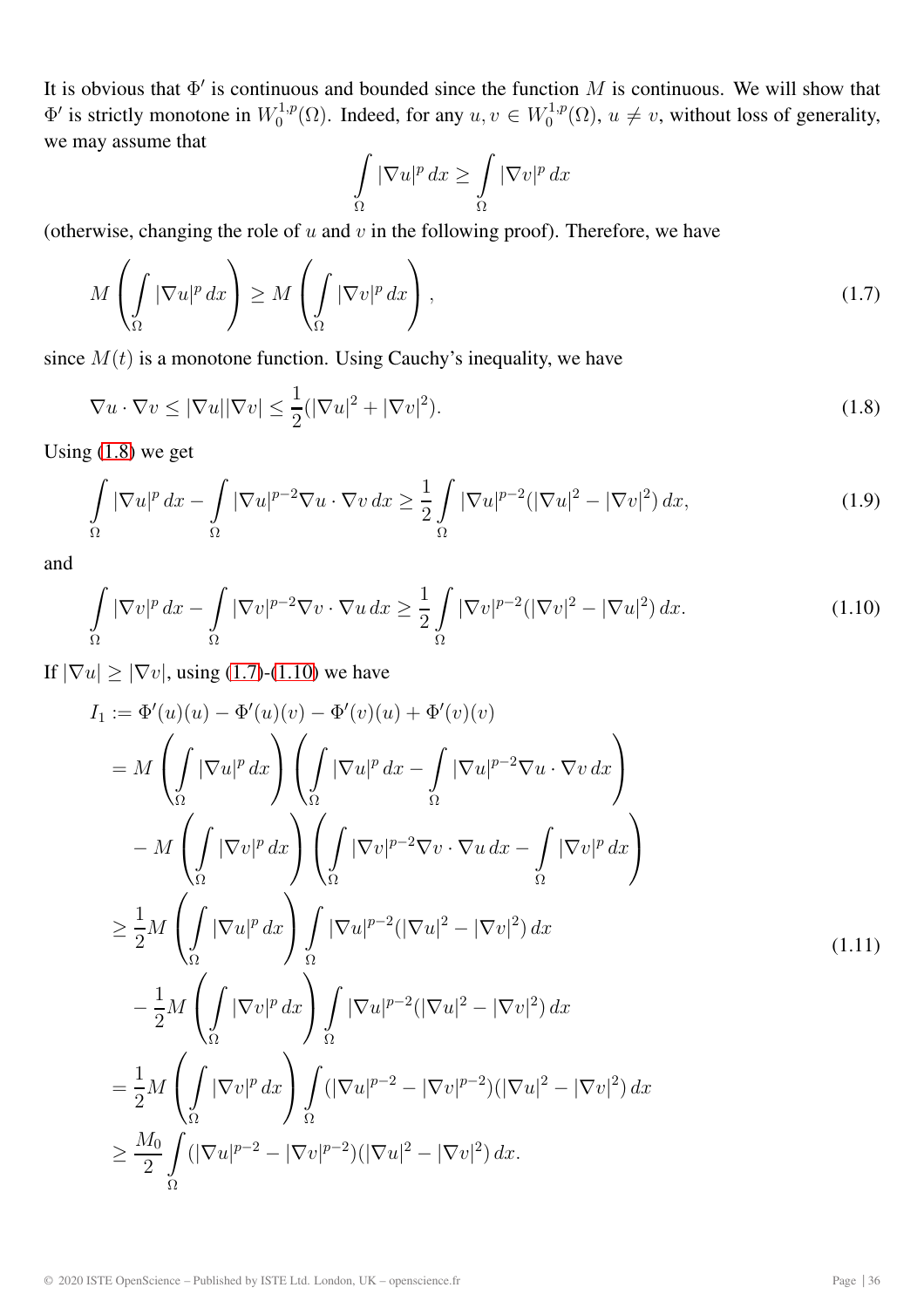If  $|\nabla v| \ge |\nabla u|$ , changing the role of u and v in [\(1.7\)](#page-2-1)-[\(1.11\)](#page-2-3) we have

$$
I_2 := \Phi'(v)(v) - \Phi'(v)(u) - \Phi'(u)(v) + \Phi'(u)(u)
$$
  
\n
$$
= M \left( \int_{\Omega} |\nabla v|^p dx \right) \left( \int_{\Omega} |\nabla v|^p dx - \int_{\Omega} |\nabla v|^{p-2} \nabla v \cdot \nabla u dx \right)
$$
  
\n
$$
- M \left( \int_{\Omega} |\nabla u|^p dx \right) \left( \int_{\Omega} |\nabla u|^{p-2} \nabla u \cdot \nabla v dx - \int_{\Omega} |\nabla u|^p dx \right)
$$
  
\n
$$
\geq \frac{1}{2} M \left( \int_{\Omega} |\nabla v|^p dx \right) \int_{\Omega} |\nabla v|^{p-2} (|\nabla v|^2 - |\nabla u|^2) dx
$$
  
\n
$$
- \frac{1}{2} M \left( \int_{\Omega} |\nabla u|^p dx \right) \int_{\Omega} |\nabla u|^{p-2} (|\nabla v|^2 - |\nabla u|^2) dx
$$
  
\n
$$
= \frac{1}{2} M \left( \int_{\Omega} |\nabla v|^p dx \right) \int_{\Omega} (|\nabla v|^{p-2} - |\nabla u|^{p-2}) (|\nabla v|^2 - |\nabla u|^2) dx
$$
  
\n
$$
\geq \frac{M_0}{2} \int_{\Omega} (|\nabla v|^{p-2} - |\nabla u|^{p-2}) (|\nabla v|^2 - |\nabla u|^2) dx
$$

From  $(1.11)$  and  $(1.12)$  we have

$$
(\Phi'(u) - \Phi'(v))(u - v) = I_1 = I_2 \ge 0, \qquad \forall u, v \in W_0^{1,p}(\Omega).
$$
 (1.13)

Moreover, if  $u \neq v$  and  $(\Phi'(u) - \Phi'(v))(u - v) = 0$ , then we have

<span id="page-3-1"></span><span id="page-3-0"></span>
$$
\int_{\Omega} (|\nabla u|^{p-2} - |\nabla v|^{p-2}) (|\nabla u|^2 - |\nabla v|^2) dx = 0,
$$

so  $|\nabla u| = |\nabla v|$  in  $\Omega$ . Thus, we deduce that

$$
\left(\Phi'(u) - \Phi'(v)\right)(u - v) = \Phi'(u)(u - v) - \Phi'(v)(u - v)
$$

$$
= M \left(\int_{\Omega} |\nabla u|^p dx\right) \int_{\Omega} |\nabla u|^{p-2} |\nabla u - \nabla v|^2 dx
$$
(1.14)
$$
= 0,
$$

i.e.,  $u - v$  is a constant. In view of  $u = v = 0$  on  $\partial\Omega$  we have  $u \equiv v$  which is contrary with  $u \neq v$ . Therefore  $(\Phi'(u) - \Phi'(v))(u - v) > 0$  and  $\Phi'$  is strictly monotone in  $W_0^{1,p}(\Omega)$ .

Let u, v be two functions such that [\(1.6\)](#page-1-1) is verified. Taking  $\varphi = (u - v)^{+}$ , the positive part of  $u - v$ , as a test function of [\(1.6\)](#page-1-1), we have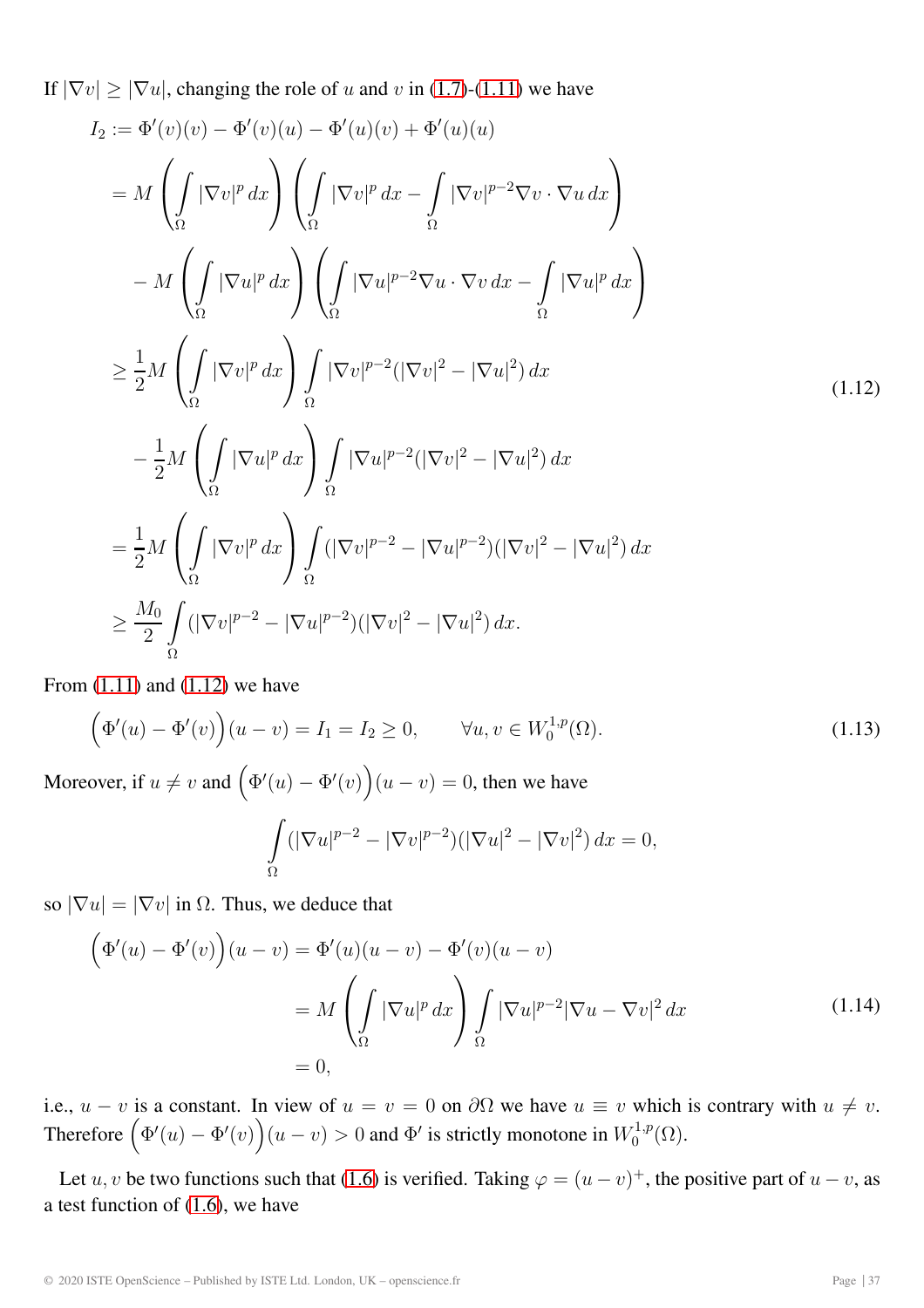$$
(H_3) \ \text{ It holds that}
$$
\n
$$
\lim_{t \to +\infty} \frac{f\left(K\left(g(t)^{\frac{1}{p-1}}\right)\right)}{t^{p-1}} = 0,
$$

for every constant  $K > 0$ .

 $(H_4)$   $h, \tau \in C^1([0,\infty))$  are non-negative, non-decreasing functions such that

$$
\lim_{u \to +\infty} \frac{h(u)}{u^{p-1}} = 0, \qquad \lim_{u \to +\infty} \frac{\tau(u)}{u^{p-1}} = 0, \qquad \lim_{u \to +\infty} h(u) = \lim_{u \to +\infty} \tau(u) = +\infty.
$$

© 2020 ISTE OpenScience – Published by ISTE Ltd. London, UK – openscience.fr Page | 38

 $(\Phi'(u) - \Phi'(v))(\varphi) = M$  $\mathcal{L}$  $\int |\nabla u|^p dx$ Ω  $\overline{I}$  $\int |\nabla u|^{p-2} \nabla u \cdot \nabla \varphi \, dx$ Ω  $- M$  $\sqrt{2}$  $\mathcal{L}$  $\mathbb{R}^2$ Ω  $|\nabla v|^p dx$  $\setminus$  $\overline{I}$  $\overline{\phantom{a}}$ Ω  $|\nabla v|^{p-2} \nabla v \cdot \nabla \varphi dx$  $\leq 0$ . (1.15) Relations [\(1.14\)](#page-3-1) and [\(1.15\)](#page-4-0) mean that  $u \leq v$ .

 $\setminus$ 

**2. Existence result**

value of  $-\Delta_p$  with Dirichlet boundary conditions and  $\phi$  the corresponding positive eigenfunction with  $\|\phi\|_{\infty} = 1$ . Then there exist positive constants  $m_0$ ,  $\delta$ , r such that  $|\nabla \phi|^p - \lambda_p \phi^p \ge m_0$  on  $\overline{\Omega}_{\delta} :=$  ${x \in \Omega : d(x, \partial \Omega) \leq \delta}$  and  $\phi \geq r$  on  $\Omega \setminus \overline{\Omega}_{\delta}$ . We assume that the weight functions a, b, c, d take negative values in  $\overline{\Omega}_{\delta}$  but require a, b, c, d to be

In this section, we shall state and prove the main result of this paper. Let  $\lambda_p$  be the first eigen-

strictly positive in  $\Omega \backslash \Omega_{\delta}$ . To be precise we assume that there exist positive constants  $a_0$ ,  $b_0$ ,  $c_0$ ,  $d_0$  and  $a_1$ ,  $b_1, c_1, d_1$  such that  $a(x) \ge -a_0, b(x) \ge -b_0, c(x) \ge -c_0, d(x) \ge -d_0$  on  $\Omega_\delta$  and  $a(x) \ge a_1, b(x) \ge b_1$ ,  $c(x) \geq c_1, d(x) \geq d_1$  on  $\Omega \backslash \Omega_{\delta}$ .

In what follows, if  $f_1$ ,  $f_2$ ,  $g_1$ ,  $g_2$  are real-valued functions, we write  $(f_1, f_2) \leq (g_1, g_2)$  if and only if  $f_1 \leq g_1$  and  $f_2 \leq g_2$ .

In such a case, we write  $(u, v) \in [(f_1, f_2), (g_1, g_2)]$  if and only if  $f_1 \le u \le g_1$  and  $f_2 \le v \le g_2$ .

Let us assume the following assumptions:

 $(H_1)$  Assume that  $M_1, M_2 : \mathbb{R}^+ \to \mathbb{R}^+$  are two continuous and increasing functions and there exists  $m_1, m_2 > 0$  such that

$$
M_1(t) \ge m_1
$$
,  $M_2(t) \ge m_2$  for all  $t \in \mathbb{R}^+$ .

 $(H_2)$   $f, g : [0, +\infty) \to \mathbb{R}$  are  $C^1$  increasing functions such that

 $\sqrt{2}$ 

$$
\lim_{t \to +\infty} f(t) = \lim_{t \to +\infty} g(t) = +\infty.
$$

<span id="page-4-0"></span> $\Box$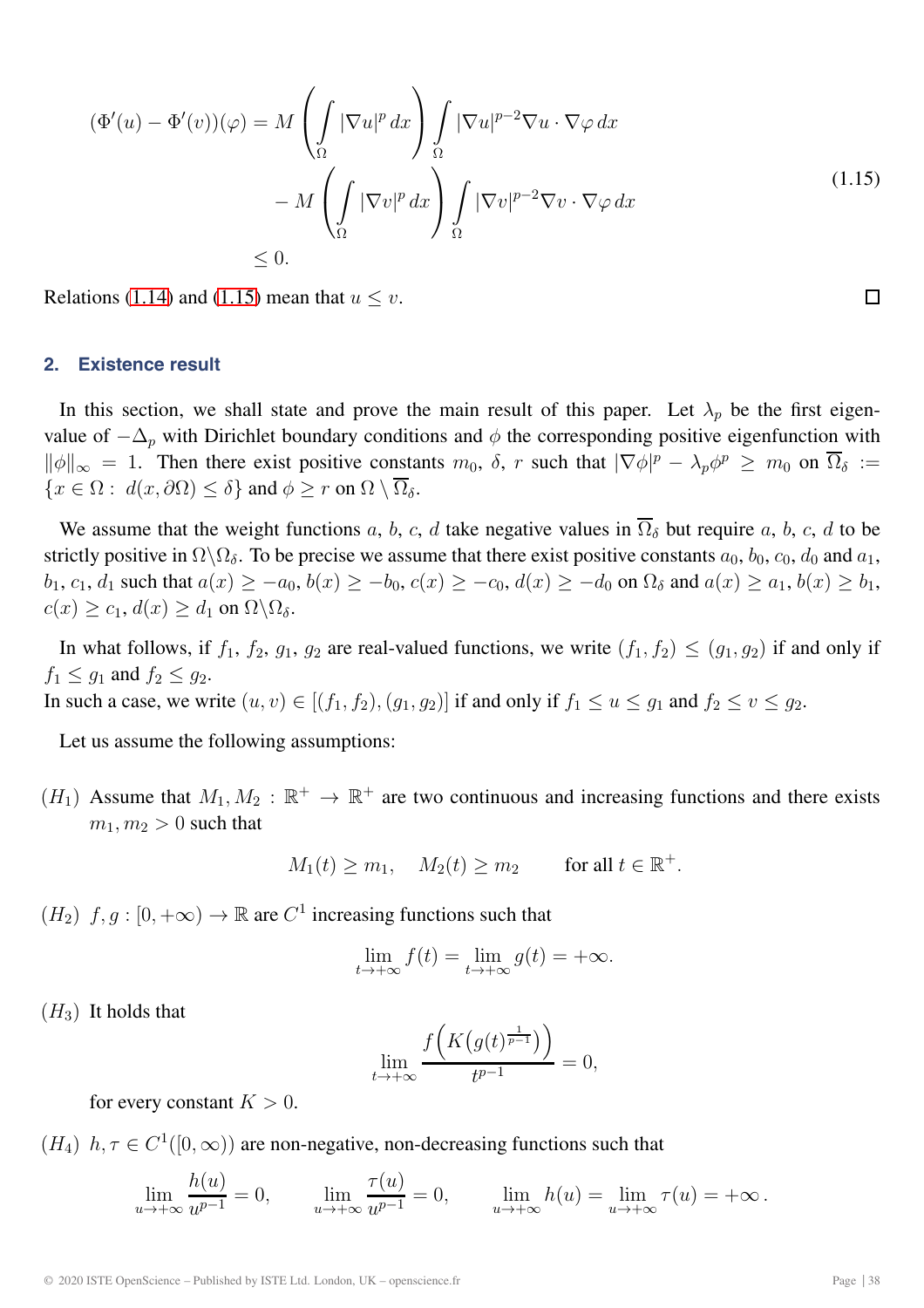$(H_5)$  There exists  $\gamma$ ,  $s > 0$  such that

$$
\min\left\{\left(\frac{a_0f((\gamma+s)^{\frac{1}{p-1}})}{\gamma},\frac{c_0h((\gamma+s)^{\frac{1}{p-1}})}{s}\right),\left(\frac{b_0g((\gamma+s)^{\frac{1}{p-1}})}{\gamma},\frac{d_0\tau((\gamma+s)^{\frac{1}{p-1}})}{s}\right)\right\}
$$
\n
$$
<\min\left\{\left(\frac{a_1f((\gamma+s)^{\frac{1}{p-1}\frac{p-1}{p}r^{\frac{p}{p-1}}})}{s\lambda_p},\frac{c_1h((\gamma+s)^{\frac{1}{p-1}\frac{p-1}{p}r^{\frac{p}{p-1}}})}{\gamma\lambda_p}\right),\left(\frac{b_1g((\gamma+s)^{\frac{1}{p-1}\frac{p-1}{p}r^{\frac{p}{p-1}}})}{s\lambda_p},\frac{d_1h((\gamma+s)^{\frac{1}{p-1}\frac{p-1}{p}r^{\frac{p}{p-1}}})}{\gamma\lambda_p}\right)\right\},\left(\frac{1}{\|b\|_{\infty}},\frac{1}{\|d\|_{\infty}}\right)<\min\left\{\left(\frac{a_1f((\gamma+s)^{\frac{1}{p-1}\frac{p-1}{p}r^{\frac{p}{p-1}}})}{s\lambda_p},\frac{c_1h((\gamma+s)^{\frac{1}{p-1}\frac{p-1}{p}r^{\frac{p}{p-1}}})}{\gamma\lambda_p}\right),\left(\frac{b_1g((\gamma+s)^{\frac{1}{p-1}\frac{p-1}{p}r^{\frac{p}{p-1}}})}{s\lambda_p},\frac{d_1h((\gamma+s)^{\frac{1}{p-1}\frac{p-1}{p}r^{\frac{p}{p-1}}})}{\gamma\lambda_p}\right)\right\}.
$$

It should be noticed that the nonlinearities  $\alpha_i t^{q_i} - \beta_i$ , where  $t \in \mathbb{R}^+$ ,  $\alpha_i, \beta_i > 0$ ,  $q_i \in (0, p - 1)$ ,  $1 \le i \le 4$ , for the functions f, g, h and  $\tau$ , satisfy the condition  $(H_5)$ .

Our main result in this paper is given by the following theorem.

<span id="page-5-0"></span>**Theorem 2.1.** Assume that the conditions  $(H_1)$ - $(H_5)$  hold. Then there exists  $[A, B]$  such that problem *[\(1.1\)](#page-0-1)* has a positive solution  $(u, v)$  for every  $(\lambda_i, \mu_i) \in [A, B]$ ,  $i = 1, 2$ .

*Proof.* Define  $f(t)=0$  and  $g(t)=0$  for all  $t < 0$ . We shall establish Theorem [2.1](#page-5-0) by constructing a positive weak subsolution  $(\underline{u}, \underline{v}) \in W_0^{1,p}(\Omega, \mathbb{R}^2)$  and a positive supersolution  $(\overline{u}, \overline{v}) \in W_0^{1,p}(\Omega, \mathbb{R}^2)$  of problem [\(1.1\)](#page-0-1) such that  $\underline{u} \le \overline{u}$  and  $\underline{v} \le \overline{v}$  in  $\Omega$ . That is,  $\underline{u}$ ,  $\overline{u}$ ,  $\underline{v}$ ,  $\overline{v}$  satisfies

$$
M_1 \left( \int_{\Omega} |\nabla \underline{u}|^p dx \right) \int_{\Omega} |\nabla \underline{u}|^{p-2} \nabla \underline{u} \cdot \nabla \varphi dx \leq \int_{\Omega} [\lambda_1 a(x) f(\underline{v}) + \mu_1 c(x) h(\underline{u})] \varphi dx
$$
  

$$
M_2 \left( \int_{\Omega} |\nabla \underline{v}|^p dx \right) \int_{\Omega} |\nabla \underline{v}|^{p-2} \nabla \underline{v} \cdot \nabla \varphi dx \leq \int_{\Omega} [\lambda_2 b(x) g(\underline{v}) + \mu_2 d(x) \tau(\underline{u})] \varphi dx
$$

and

$$
M_1 \left( \int_{\Omega} |\nabla \overline{u}|^p dx \right) \int_{\Omega} |\nabla \overline{u}|^{p-2} \nabla \underline{u} \cdot \nabla \varphi dx \ge \int_{\Omega} [\lambda_1 a(x) f(\overline{v}) + \mu_1 c(x) h(\overline{u})] \varphi dx
$$

$$
M_2 \left( \int_{\Omega} |\nabla \overline{v}|^p dx \right) \int_{\Omega} |\nabla \overline{v}|^{p-2} \nabla \underline{v} \cdot \nabla \varphi dx \ge \int_{\Omega} [\lambda_2 b(x) g(\overline{v}) + \mu_2 d(x) \tau(\overline{u})] \varphi dx
$$

for all  $\varphi \in W_0^{1,p}(\Omega)$  with  $\varphi \geq 0$ .

We define

$$
A = \max \left\{ \left( \frac{s\lambda_p}{b_1 g((\gamma + s)^{\frac{1}{p-1}} \frac{p-1}{p} r^{\frac{p}{p-1}})} , \frac{\gamma \lambda_p}{d_1 h((\gamma + s)^{\frac{1}{p-1}} \frac{p-1}{p} r^{\frac{p}{p-1}})} \right), \right\}
$$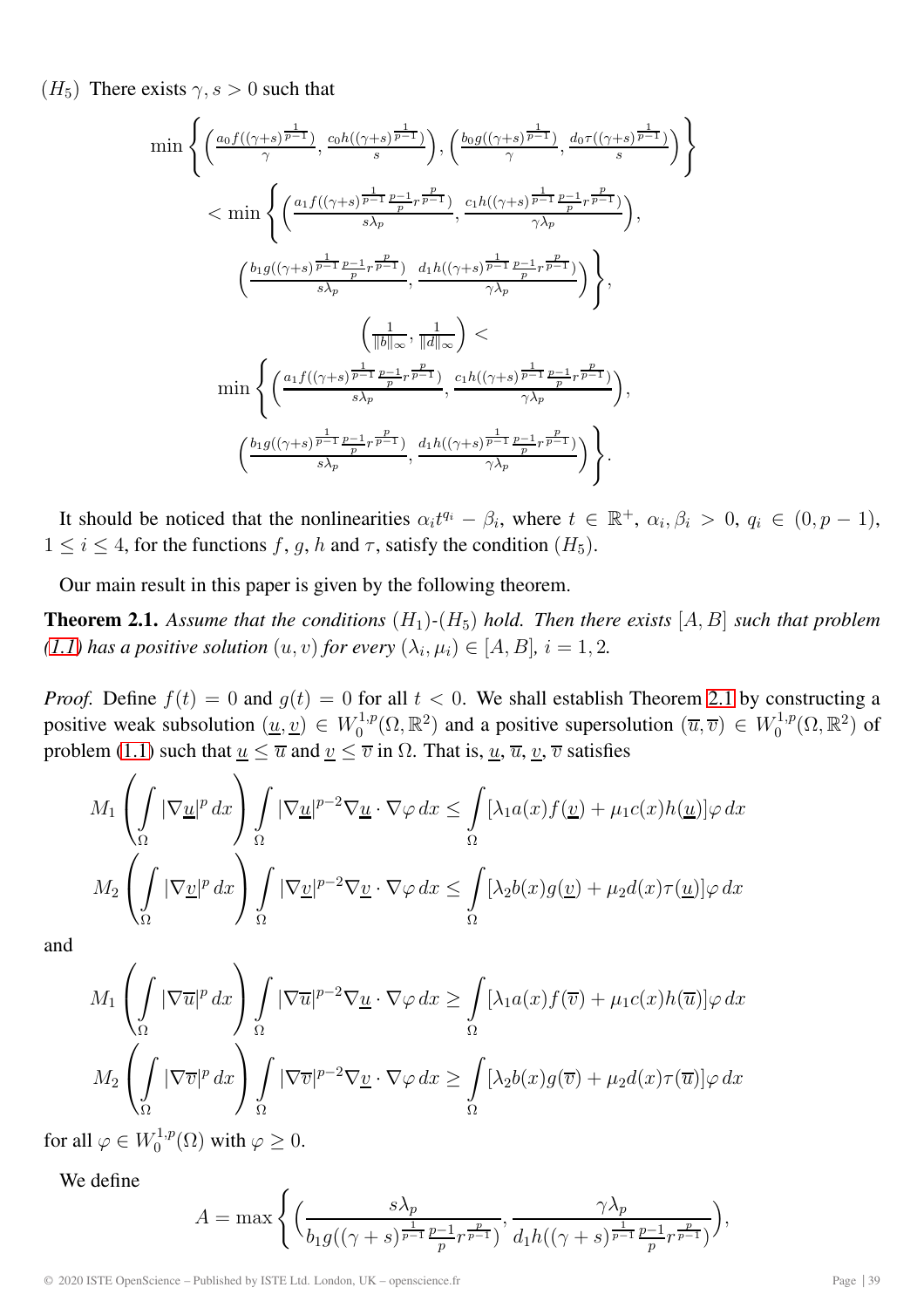$$
\left(\frac{s\lambda_p}{a_1f((\gamma+s)^{\frac{1}{p-1}}\frac{p-1}{p}r^{\frac{p}{p-1}})}, \frac{\gamma\lambda_p}{c_1h((\gamma+s)^{\frac{1}{p-1}}\frac{p-1}{p}r^{\frac{p}{p-1}})}\right)\Bigg\},\newline B = \min\left\{\left(\frac{s}{b_0g((\gamma+s)^{\frac{1}{p-1}})}, \frac{\gamma}{d_0h((\gamma+s)^{\frac{1}{p-1}})}\right),\newline \left(\frac{s}{a_0f((\gamma+s)^{\frac{1}{p-1}})}, \frac{\gamma}{c_0h((\gamma+s)^{\frac{1}{p-1}})}\right), \left(\frac{1}{\|b\|_{\infty}}, \frac{1}{\|d\|_{\infty}}\right)\right\}.
$$

Let us define

$$
\underline{u} = (\gamma + s)^{\frac{1}{p-1}} \frac{p-1}{p} \left(\frac{1}{m_1 m_0}\right)^{\frac{1}{p-1}} \phi^{\frac{p}{p-1}}, \qquad \underline{v} = (\gamma + s)^{\frac{1}{p-1}} \frac{p-1}{p} \left(\frac{1}{m_2 m_0}\right)^{\frac{1}{p-1}} \phi^{\frac{p}{p-1}},
$$

where  $m_1, m_2$  are given by the condition  $(H_1)$ . We shall verify that  $(\underline{u}, \underline{v})$  is a subsolution of problem [\(1.1\)](#page-0-1) for  $(\lambda_i, \mu_i) \in [A, B]$ ,  $i = 1, 2$ . Indeed, let  $\varphi \in W_0^{1,p}(\Omega)$  with  $\varphi \ge 0$  in  $\Omega$ . By  $(H_1)$ , a simple calculation shows that

$$
M_{1}\left(\int_{\Omega}|\nabla\underline{u}|^{p}dx\right)\int_{\Omega}|\nabla\underline{u}|^{p-2}\nabla\underline{u}\cdot\nabla\varphi dx
$$
\n
$$
= M_{1}\left(\int_{\Omega}|\nabla\underline{u}|^{p}dx\right)\frac{(\gamma+s)}{m_{1}m_{0}}\int_{\Omega}\phi|\nabla\phi|^{p-2}\nabla\phi\cdot\nabla\varphi dx
$$
\n
$$
= \frac{(\gamma+s)}{m_{1}m_{0}}M_{1}\left(\int_{\Omega}|\nabla\underline{u}|^{p}dx\right)\left\{\int_{\Omega}|\nabla\phi|^{p-2}\nabla\phi\cdot[\nabla(\phi\varphi)-\varphi\nabla\phi] dx\right\}
$$
\n
$$
= \frac{(\gamma+s)}{m_{1}m_{0}}M_{1}\left(\int_{\Omega}|\nabla\underline{u}|^{p}dx\right)\left\{\int_{\Omega}|\nabla\phi|^{p-2}\nabla\phi\cdot\nabla(\phi\varphi) dx\right\}
$$
\n
$$
- \frac{(\gamma+s)}{m_{1}m_{0}}M_{1}\left(\int_{\Omega}|\nabla\underline{u}|^{p}dx\right)\left\{\int_{\Omega}|\nabla\phi|^{p-2}\phi\cdot(\phi\varphi) dx\right\}
$$
\n
$$
= \frac{(\gamma+s)}{m_{1}m_{0}}M_{1}\left(\int_{\Omega}|\nabla\underline{u}|^{p}dx\right)\left\{\int_{\Omega}\lambda_{p}|\phi|^{p-2}\phi\cdot(\phi\varphi) dx\right\}
$$
\n
$$
- \frac{(\gamma+s)}{m_{1}m_{0}}M_{1}\left(\int_{\Omega}|\nabla\underline{u}|^{p}dx\right)\left\{\int_{\Omega}|\nabla\phi|^{p}\varphi dx\right\}
$$
\n
$$
= \frac{(\gamma+s)}{m_{1}m_{0}}M_{1}\left(\int_{\Omega}|\nabla\underline{u}|^{p}dx\right)\int_{\Omega}(\lambda_{p}\phi^{p}-|\nabla\phi|^{p})\varphi dx
$$
\n
$$
\leq \frac{(\gamma+s)}{m_{0}}\int_{\Omega}(\lambda_{p}\phi^{p}-|\nabla\phi|^{p})\varphi dx.
$$
\n(11)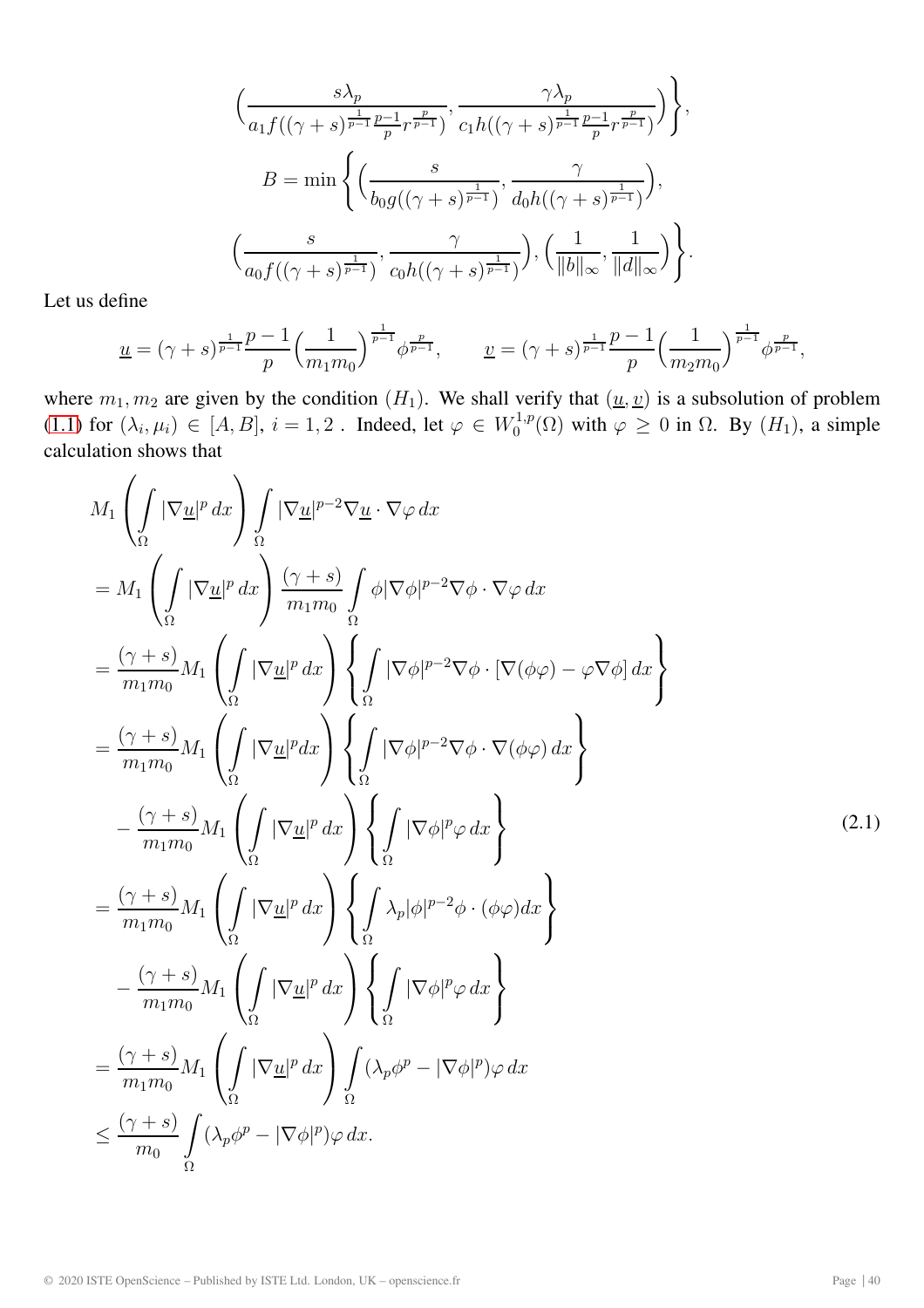On  $\overline{\Omega}_{\delta}$ , we have  $|\nabla \phi|^p - \lambda_p \phi^p \ge m_0$ , which implies that

<span id="page-7-0"></span>
$$
\frac{(\gamma + s)}{m_0} (\lambda_p \phi^p - |\nabla \phi|^p) \le -\gamma - s
$$
\n
$$
\le -\lambda_1 a_0 f((\gamma + s)^{\frac{1}{p-1}}) - \mu_1 c_0 h((\gamma + s)^{\frac{1}{p-1}})
$$
\n
$$
\le -\lambda_1 a_0 f((\gamma + s)^{\frac{1}{p-1}} \frac{p-1}{p} \left(\frac{1}{m_2 m_0}\right)^{\frac{1}{p-1}} \phi^{\frac{p}{p-1}})
$$
\n
$$
- \mu_1 c_0 h((\gamma + s)^{\frac{1}{p-1}} \frac{p-1}{p} \left(\frac{1}{m_1 m_0}\right)^{\frac{1}{p-1}} \phi^{\frac{p}{p-1}})
$$
\n
$$
\le \lambda_1 a(x) f(\underline{v}) + \mu_1 c(x) h(\underline{u}).
$$
\n(2.2)

Next, on  $\Omega\setminus\overline{\Omega}_\delta$  we have  $\phi \geq r$  for some  $r > 0$ , and therefore by the condition  $(H_2)$  and the definition of  $\underline{u}, \underline{v}$ , it follows that

<span id="page-7-1"></span>
$$
(\gamma + s)(\lambda_p \phi^p - |\nabla \phi|^p) \leq (\gamma + s)\lambda_p
$$
  
\n
$$
\leq \lambda_1 a_1 f((\gamma + s)^{\frac{1}{p-1}} \frac{p-1}{p} \left(\frac{1}{m_2 m_0}\right)^{\frac{1}{p-1}} r^{\frac{p}{p-1}})
$$
  
\n
$$
+ \mu_1 c_1 h((\gamma + s)^{\frac{1}{p-1}} \frac{p-1}{p} \left(\frac{1}{m_1 m_0}\right)^{\frac{1}{p-1}} r^{\frac{p}{p-1}})
$$
  
\n
$$
\leq \lambda_1 a(x) f(\underline{v}) + \mu_1 c(x) h(\underline{u}),
$$
\n(2.3)

for  $(\lambda_1, \mu_1) \in [A, B]$ .

Relations [\(2.2\)](#page-7-0) and [\(2.3\)](#page-7-1) implies that

<span id="page-7-2"></span>
$$
M_1\left(\int\limits_{\Omega\setminus\overline{\Omega}_\delta}|\nabla\underline{u}|^p\,dx\right)\int\limits_{\Omega\setminus\overline{\Omega}_\delta}|\nabla\underline{u}|^{p-2}\nabla\underline{u}\cdot\nabla\varphi\,dx\leq\int\limits_{\Omega\setminus\overline{\Omega}_\delta}[\lambda_1a(x)f(\underline{v})+\mu_1c(x)h(\underline{u})]\varphi\,dx,\tag{2.4}
$$

for any  $\varphi \in W_0^{1,p}(\Omega)$  with  $\varphi \geq 0$  in  $\Omega$ . Similarly,

<span id="page-7-3"></span>
$$
M_1\left(\int\limits_{\Omega\setminus\overline{\Omega}_\delta} |\nabla \underline{v}|^p \, dx\right) \int\limits_{\Omega\setminus\overline{\Omega}_\delta} |\nabla \underline{v}|^{p-2} \nabla \underline{v} \cdot \nabla \varphi \, dx \le \int\limits_{\Omega\setminus\overline{\Omega}_\delta} [\lambda_2 b(x) g(\underline{v}) + \mu_2 d(x) \tau(\underline{u})] \varphi \, dx,\tag{2.5}
$$

for any  $\varphi \in W_0^{1,p}(\Omega)$  with  $\varphi \ge 0$  in  $\Omega$ . From [\(2.4\)](#page-7-2) and [\(2.5\)](#page-7-3),  $(\underline{u}, \underline{v})$  is a subsolution of problem [\(1.1\)](#page-0-1). Moreover, we have  $\underline{u} > 0$  and  $\underline{v} > 0$  in  $\Omega$ .

Next, we shall construct a supersolution of problem [\(1.1\)](#page-0-1). For this purpose, let  $\phi_0$  be the solution of the following problem

$$
\begin{cases}\n-\Delta_p \varphi = 1 & \text{in } \Omega, \\
\varphi = 0, & \text{on } \partial \Omega.\n\end{cases}
$$
\n(2.6)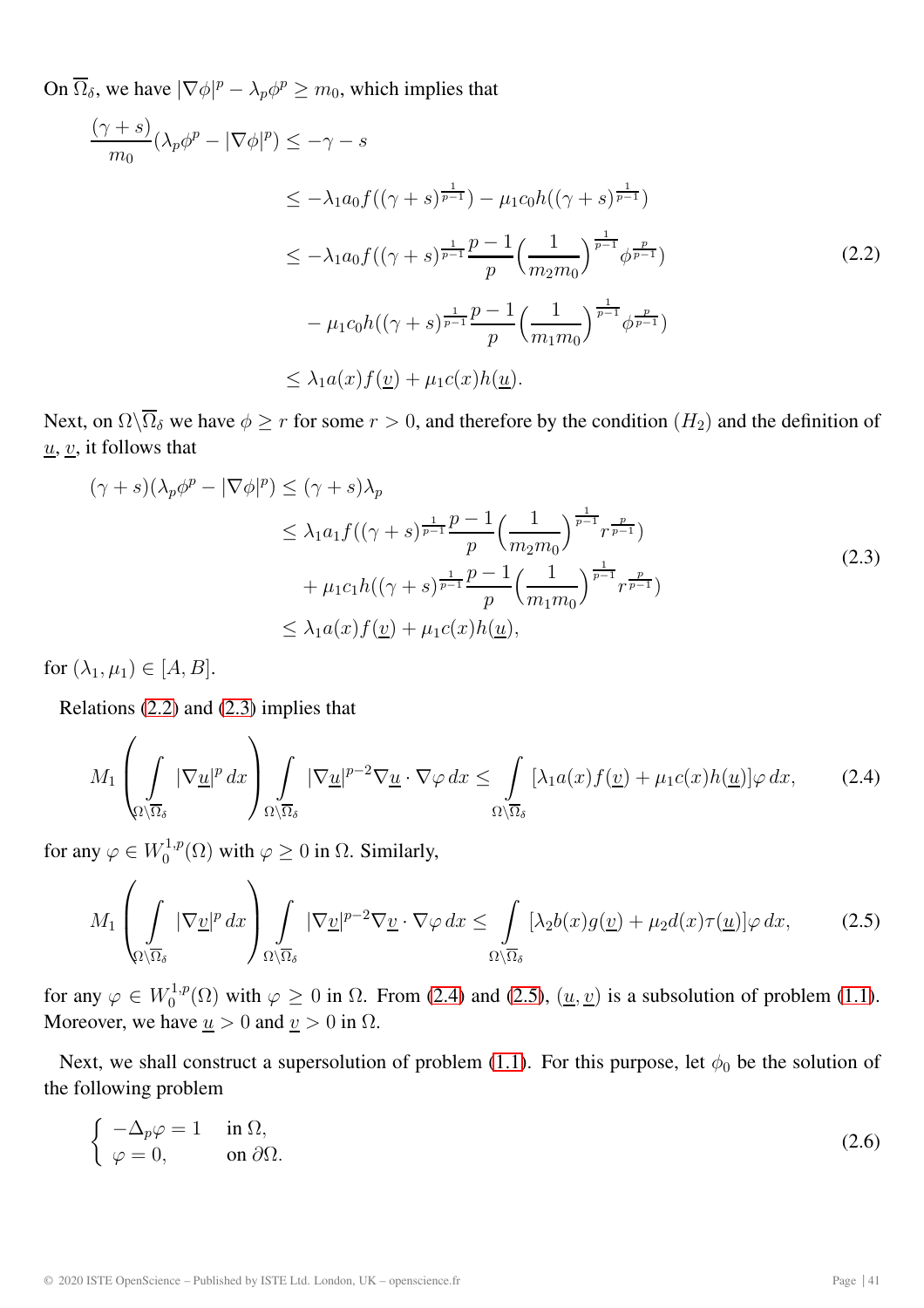Let

$$
\overline{u} := \frac{C}{R} \phi_0, \qquad \overline{v} := \frac{1}{m_2^{\frac{1}{p-1}}} \Big[ 2g(C) \Big]^{\frac{1}{p-1}} \phi_0,
$$

where  $R = ||\phi_0|| > 0$  and  $C > 0$  is a large positive real number to be chosen later. We shall verify that  $(\overline{u}, \overline{v})$  is a supersolution of problem [\(1.1\)](#page-0-1). To this end, let  $\varphi \in W_0^{1,p}(\Omega)$  with  $\varphi \ge 0$  in  $\Omega$ , from  $(H_1)$ , we have

$$
M_1 \left( \int_{\Omega} |\nabla \overline{u}|^p dx \right) \int_{\Omega} |\nabla \overline{u}|^{p-2} \nabla \overline{u} \cdot \nabla \varphi dx
$$
  
\n
$$
= M_1 \left( \int_{\Omega} |\nabla \overline{u}|^p dx \right) \left( \frac{C}{R} \right)^{p-1} \int_{\Omega} |\nabla \phi_0|^{p-2} \nabla \phi_0 \cdot \nabla \varphi dx
$$
  
\n
$$
= \left( \frac{C}{R} \right)^{p-1} M_1 \left( \int_{\Omega} |\nabla \overline{u}|^p dx \right) \int_{\Omega} \varphi dx
$$
  
\n
$$
\geq m_1 \left( \frac{C}{R} \right)^{p-1} \int_{\Omega} \varphi dx.
$$
\n(2.7)

Using the condition  $(H_3)$ , we can choose the number  $C > 0$  large enough so that

<span id="page-8-0"></span>
$$
C^{p-1} \ge \frac{R^{p-1}}{m_1} \left( \lambda_1 \|a\|_{\infty} f\left(\frac{1}{m_2^{\frac{1}{p-1}}} \left[2g(C)\right]^{\frac{1}{p-1}} \phi_0\right) + \mu_1 \|c\|_{\infty} h\left(\frac{C}{R} \|\phi_0\|_{\infty}\right) \right),
$$

and therefore

$$
M_{1}\left(\int_{\Omega}|\nabla\overline{u}|^{p} dx\right) \int_{\Omega}|\nabla\overline{u}|^{p-2}\nabla\overline{u}\cdot\nabla\varphi dx
$$
  
\n
$$
\geq m_{1}\left(\frac{C}{R}\right)^{p-1} \int_{\Omega} \varphi dx
$$
  
\n
$$
\geq \int_{\Omega} \left(\lambda_{1}||a||_{\infty}f\left(\frac{1}{m_{2}^{\frac{1}{p-1}}}\left[2g(C)\right]^{\frac{1}{p-1}}\phi_{0}\right) + \mu_{1}||c||_{\infty}h\left(\frac{C}{R}||\phi_{0}||_{\infty}\right)\right) \varphi dx
$$
  
\n
$$
\geq \int_{\Omega} \left[\lambda_{1}a(x)f(\overline{v}) + \mu_{1}c(x)h(\overline{u})]\varphi dx.
$$
\n(2.8)

Next, from the definition of  $\overline{v}$ , the conditions  $(H_1)$ ,  $(H_5)$ ,  $(H_4)$  and the fact that g is increasing, we also deduce that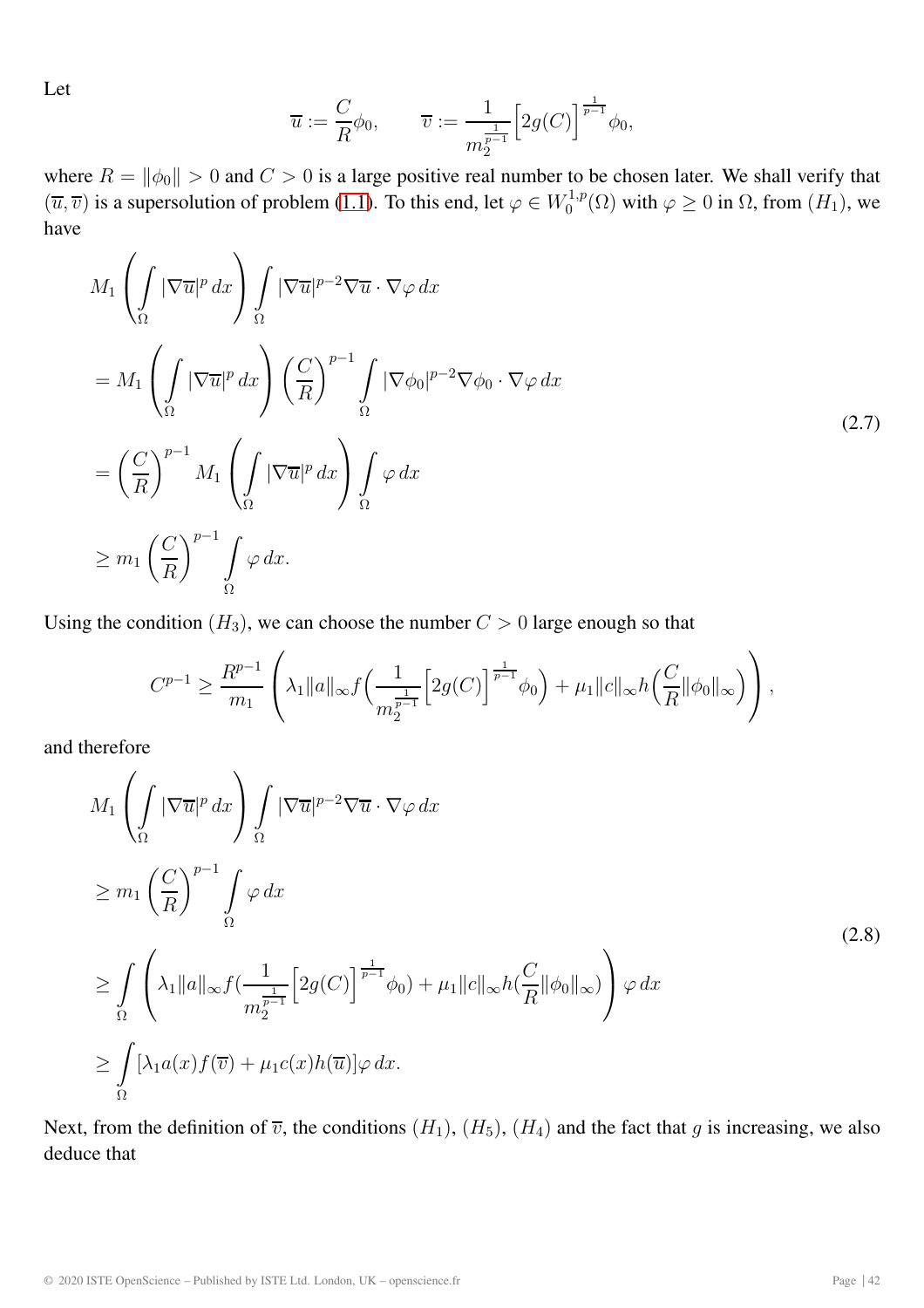<span id="page-9-0"></span>
$$
M_2 \left( \int_{\Omega} |\nabla \overline{v}|^p dx \right) \int_{\Omega} |\nabla \overline{v}|^{p-2} \nabla \overline{v} \cdot \nabla \varphi dx
$$
  
\n
$$
= M_2 \left( \int_{\Omega} |\nabla \overline{v}|^p dx \right) \frac{1}{m_2} 2g(C) \int_{\Omega} |\nabla \phi_0|^{p-2} \nabla \phi_0 \cdot \nabla \varphi dx
$$
  
\n
$$
= M_2 \left( \int_{\Omega} |\nabla \overline{v}|^p dx \right) \frac{1}{m_2} 2g(C) \int_{\Omega} \varphi dx
$$
  
\n
$$
\geq 2g(C) \int_{\Omega} \varphi dx
$$
  
\n
$$
\geq \int_{\Omega} 2g(\frac{C}{R}\phi_0) \varphi dx
$$
  
\n
$$
= \int_{\Omega} \left[ g(\frac{C}{R}\phi_0) + g(\frac{C}{R}\phi_0) \right] \varphi dx
$$
  
\n
$$
\geq \int_{\Omega} |\lambda_2||b||_{\infty} g(\overline{u}) + \tau(\overline{v})] \varphi dx
$$
  
\n
$$
\geq \int_{\Omega} |\lambda_2||b||_{\infty} g(\overline{u}) + \mu_2 ||d||_{\infty} \tau(\overline{v})] \varphi dx
$$
  
\n
$$
\geq \int_{\Omega} |\lambda_2|b(x) g(\overline{u}) + \mu_2 d(x) \tau(\overline{v})] \varphi dx.
$$
 (2.9)

From [\(2.8\)](#page-8-0) and [\(2.9\)](#page-9-0),  $(\overline{u}, \overline{v})$  is a supersolution of problem [\(1.1\)](#page-0-1) with  $\underline{u} \le \overline{u}$  and  $\underline{v} \le \overline{v}$  for  $C > 0$  large.

In order to obtain a weak solution of problem [\(1.1\)](#page-0-1) we shall use the arguments by Azzouz and Bensedik [\[4\]](#page-12-3). For this purpose, we define a sequence  $\{(u_n, v_n)\} \subset W_0^{1,p}(\Omega, \mathbb{R}^2)$  as follows:  $u_0 := \overline{u}$ ,  $v_0 := \overline{v}$  and  $(u_n, v_n)$  is the unique solution of the system

<span id="page-9-1"></span>
$$
\begin{cases}\n-M_1 \left(\int_{\Omega} |\nabla u_n|^p dx\right) \Delta_p u_n = \lambda_1 a(x) f(v_{n-1}) + \mu_1 c(x) h(u_{n-1}) & \text{in } \Omega, \\
-M_2 \left(\int_{\Omega} |\nabla v_n|^p dx\right) \Delta_p v_n = \lambda_2 b(x) g(u_{n-1}) + \mu_2 d(x) \tau(v_{n-1}) & \text{in } \Omega, \\
u_n = v_n = 0 & \text{on } \partial \Omega.\n\end{cases}
$$
\n(2.10)

System [\(2.10\)](#page-9-1) is  $(M_1, M_2)$ -linear in the sense that, if  $(u_{n-1}, v_{n-1}) \in W_0^{1,p}(\Omega, \mathbb{R}^2)$  is given, the right hand sides of [\(2.10\)](#page-9-1) is independent of  $u_n, v_n$ . Then we deduce from a result in [\[3\]](#page-12-2) that system (2.10) has a unique solution  $(u_n, v_n) \in W_0^{1,p}(\Omega, \mathbb{R}^2)$ .

Using [\(2.10\)](#page-9-1) and the fact that  $(u_0, v_0)$  is a supersolution of [\(1.1\)](#page-0-1) we have

$$
-M_1 \left(\int_{\Omega} |\nabla u_0|^p dx\right) \Delta_p u_0 \ge \lambda_1 a(x) f(v_0) + \mu_1 c(x) h(u_0) = -M_1 \left(\int_{\Omega} |\nabla u_1|^p dx\right) \Delta_p u_1,
$$
  

$$
-M_2 \left(\int_{\Omega} |\nabla v_0|^p dx\right) \Delta_p v_0 \ge \lambda_2 b(x) g(u_0) + \mu_2 d(x) \tau(v_0) = -M_2 \left(\int_{\Omega} |\nabla v_1|^p dx\right) \Delta_p v_1,
$$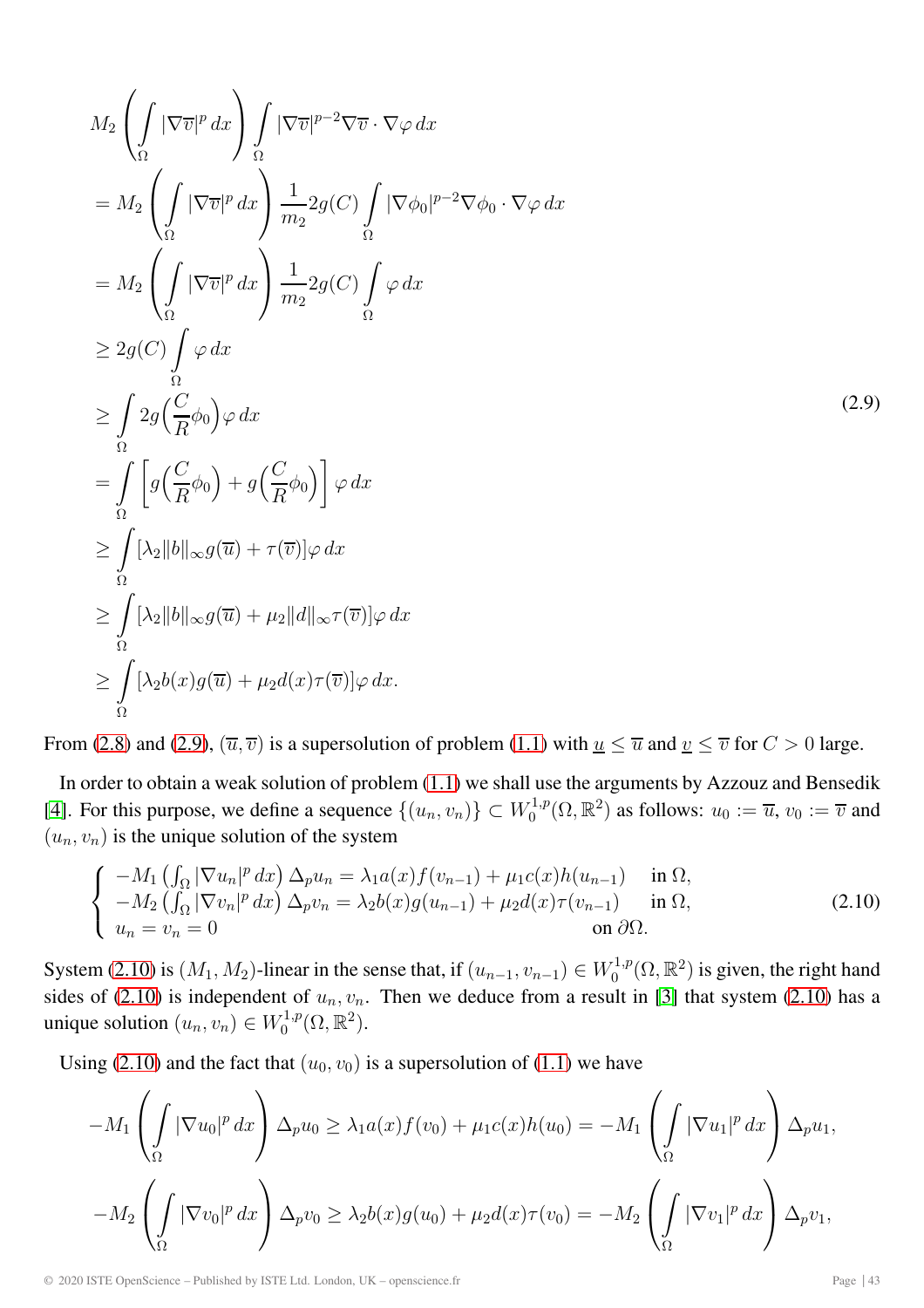and by Proposition [1.1,](#page-1-2)  $u_0 \ge u_1$  and  $v_0 \ge v_1$ . Also, since  $u_0 \ge u$ ,  $v_0 \ge v_1$ , then by the monotonicity of  $f, h, \tau, g$  one has

$$
-M_2 \left( \int_{\Omega} |\nabla u_1|^p dx \right) \Delta_p u_1 = \lambda_1 a(x) f(v_0) + \mu_1 c(x) h(u_0)
$$
  
\n
$$
\geq \lambda_1 a(x) f(\underline{v}) + \mu_1 c(x) h(\underline{u})
$$
  
\n
$$
\geq -M_2 \left( \int_{\Omega} |\nabla \underline{u}|^p dx \right) \Delta_p \underline{u},
$$

$$
-M_2 \left( \int_{\Omega} |\nabla v_1|^p dx \right) \Delta_p v_1 = \lambda_2 b(x) g(u_0) + \mu_2 d(x) \tau(v_0)
$$
  
\n
$$
\geq \lambda_2 b(x) g(\underline{u}) + \mu_2 d(x) \tau(\underline{v})
$$
  
\n
$$
\geq -M_2 \left( \int_{\Omega} |\nabla \underline{v}|^p dx \right) \Delta_p \underline{v},
$$

from which, according to Proposition [1.1,](#page-1-2)  $u_1 \geq \underline{u}$ ,  $v_1 \geq \underline{v}$ . For  $u_2, v_2$  we write

$$
-M_1 \left(\int_{\Omega} |\nabla u_1|^p dx\right) \Delta_p u_1 = \lambda_1 a(x) f(v_0) + \mu_1 c(x) h(u_0)
$$
  
\n
$$
\geq \lambda_1 a(x) f(v_1) + \mu_1 c(x) h(u_1)
$$
  
\n
$$
= -M_1 \left(\int_{\Omega} |\nabla u_2|^p dx\right) \Delta_p u_2,
$$

$$
-M_2 \left(\int_{\Omega} |\nabla v_1|^p dx\right) \Delta_p v_1 = \lambda_2 b(x)g(u_0) + \mu_2 d(x)\tau(v_0)
$$
  
\n
$$
\geq \lambda_2 b(x)g(u_1) + \mu_2 d(x)\tau(v_1)
$$
  
\n
$$
= -M_2 \left(\int_{\Omega} |\nabla v_2|^p dx\right) \Delta_p v_2,
$$

and then  $u_1 \ge u_2, v_1 \ge v_2$ . Similarly,  $u_2 \ge \underline{u}$  and  $v_2 \ge \underline{v}$  because

$$
-M_1 \left( \int_{\Omega} |\nabla u_2|^p dx \right) \Delta_p u_2 = \lambda_1 a(x) f(v_1) + \mu_1 c(x) h(u_1)
$$
  
\n
$$
\geq \lambda_1 a(x) f(\underline{v}) + \mu_1 c(x) h(\underline{u})
$$
  
\n
$$
\geq -M_1 \left( \int_{\Omega} |\nabla \underline{u}|^p dx \right) \Delta_p \underline{u},
$$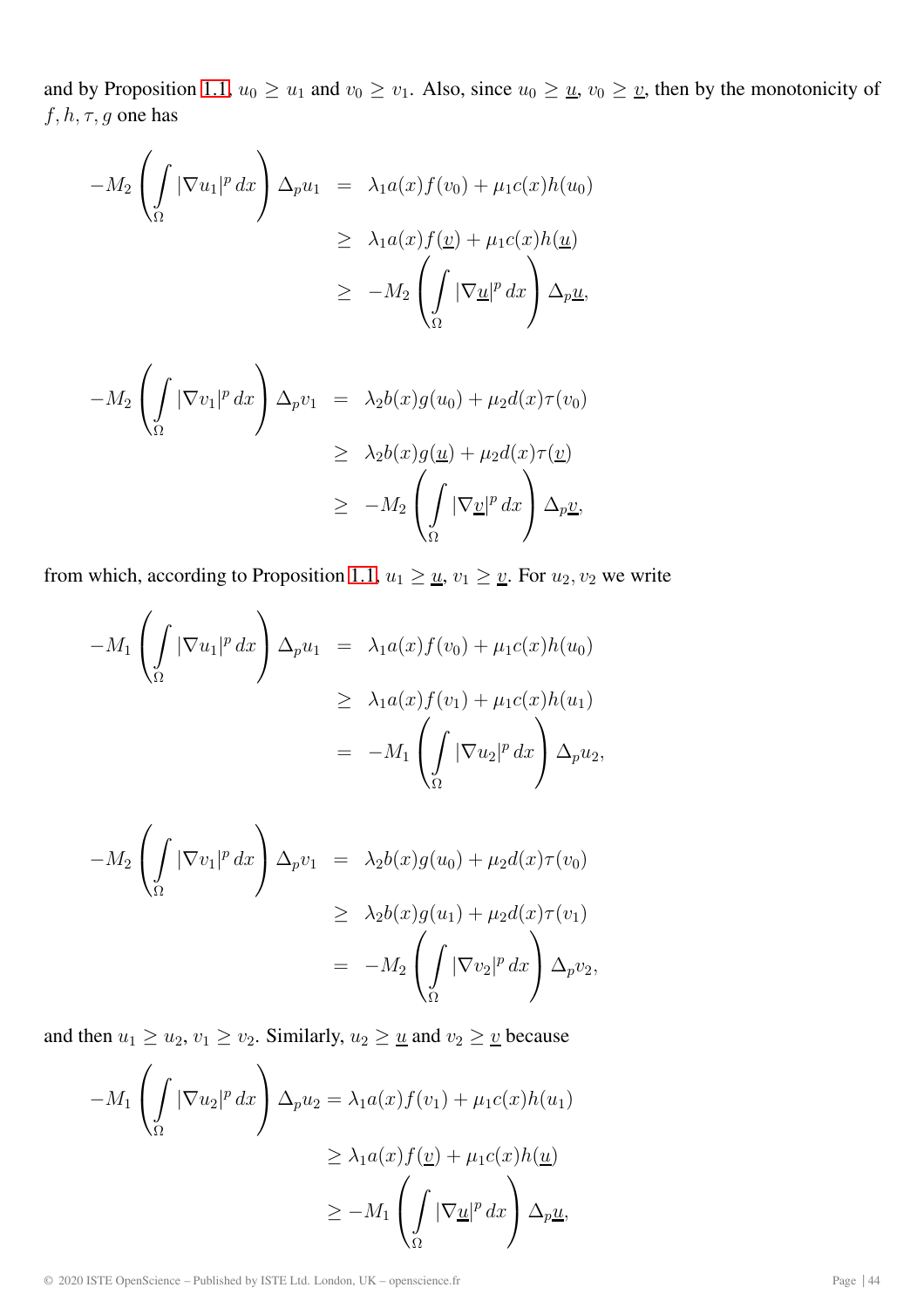$$
-M_2 \left(\int_{\Omega} |\nabla v_2|^p dx\right) \Delta_p v_2 = \lambda_2 b(x)g(u_1) + \mu_2 d(x)\tau(v_1)
$$
  
\n
$$
\geq \lambda_2 b(x)g(\underline{u}) + \mu_2 d(x)\tau(\underline{v})
$$
  
\n
$$
\geq -M_2 \left(\int_{\Omega} |\nabla \underline{v}|^p dx\right) \Delta_p \underline{v}.
$$

Repeating this argument we get a bounded monotone sequence  $\{(u_n, v_n)\} \subset W_0^{1,p}(\Omega, \mathbb{R}^2)$  satisfying

$$
\overline{u} = u_0 \ge u_1 \ge u_2 \ge \dots \ge u_n \ge \dots \ge \underline{u} > 0,\tag{2.11}
$$

<span id="page-11-1"></span>
$$
\overline{v} = v_0 \ge v_1 \ge v_2 \ge \dots \ge v_n \ge \dots \ge \underline{v} > 0. \tag{2.12}
$$

Using the continuity of the functions  $f, g, h, \tau$ , the definition of the sequences  $\{u_n\}$ ,  $\{v_n\}$ , there exist four constants  $C_1$ ,  $C_2$ ,  $C_3$ ,  $C_4 > 0$  independent of n such that

$$
|f(v_{n-1})| \le C_1, \quad |g(u_{n-1})| \le C_2, \quad |h(u_{n-1})| \le C_3, \quad |\tau(v_{n-1})| \le C_4 \quad \text{for all } n. \tag{2.13}
$$

From [\(2.12\)](#page-11-1), multiplying the first equation of [\(2.10\)](#page-9-1) by  $u_n$ , integrating, using the Hölder inequality and the Sobolev embedding we can show that

$$
m_1 \int_{\Omega} |\nabla u_n|^p dx \le M_1 \left( \int_{\Omega} |\nabla u_n|^p dx \right) \int_{\Omega} |\nabla u_n|^p dx
$$
  
= 
$$
\int_{\Omega} (\lambda_1 a(x) f(v_{n-1}) + \mu_1 c(x) h(u_{n-1})) u_n dx
$$
  

$$
\le \int_{\Omega} (\lambda_1 \|a\|_{\infty} |f(v_{n-1})| + \mu_1 \|c\|_{\infty} |h(u_{n-1})|) |u_n| dx
$$
  

$$
\le C \int_{\Omega} |u_n| dx
$$
  

$$
\le C' \|u_n\|,
$$

<span id="page-11-2"></span>or

<span id="page-11-3"></span>
$$
||u_n|| \le C', \qquad \forall n,
$$
\n
$$
(2.14)
$$

where  $C' > 0$  is a constant independent of n. Similarly, there exists  $C'' > 0$  independent of n such that

$$
||v_n|| \le C'', \qquad \forall n. \tag{2.15}
$$

From [\(2.14\)](#page-11-2), [\(2.15\)](#page-11-3) we infer that  $\{(u_n, v_n)\}\$  has a subsequence which converges in  $L^p(\Omega, \mathbb{R}^2)$  to a limit  $(u, v)$  with the properties  $u \ge u > 0$  and  $v \ge v > 0$ . Being monotone,  $\{(u_n, v_n)\}$  converges itself to  $(u, v)$ . Now, lettting  $n \to \infty$  in [\(2.10\)](#page-9-1), we deduce that  $(u, v)$  is a positive solution of system [\(1.1\)](#page-0-1). This completes the proof. П

## <span id="page-11-0"></span>**References**

[1] G.A. AFROUZI, N.T. CHUNG AND S. SHAKERI, Positive solutions for a semipositone problem involving nonlocal operator, *Rend. Semin. Mat. Univ. Padova* **132** (2014), 25-32.